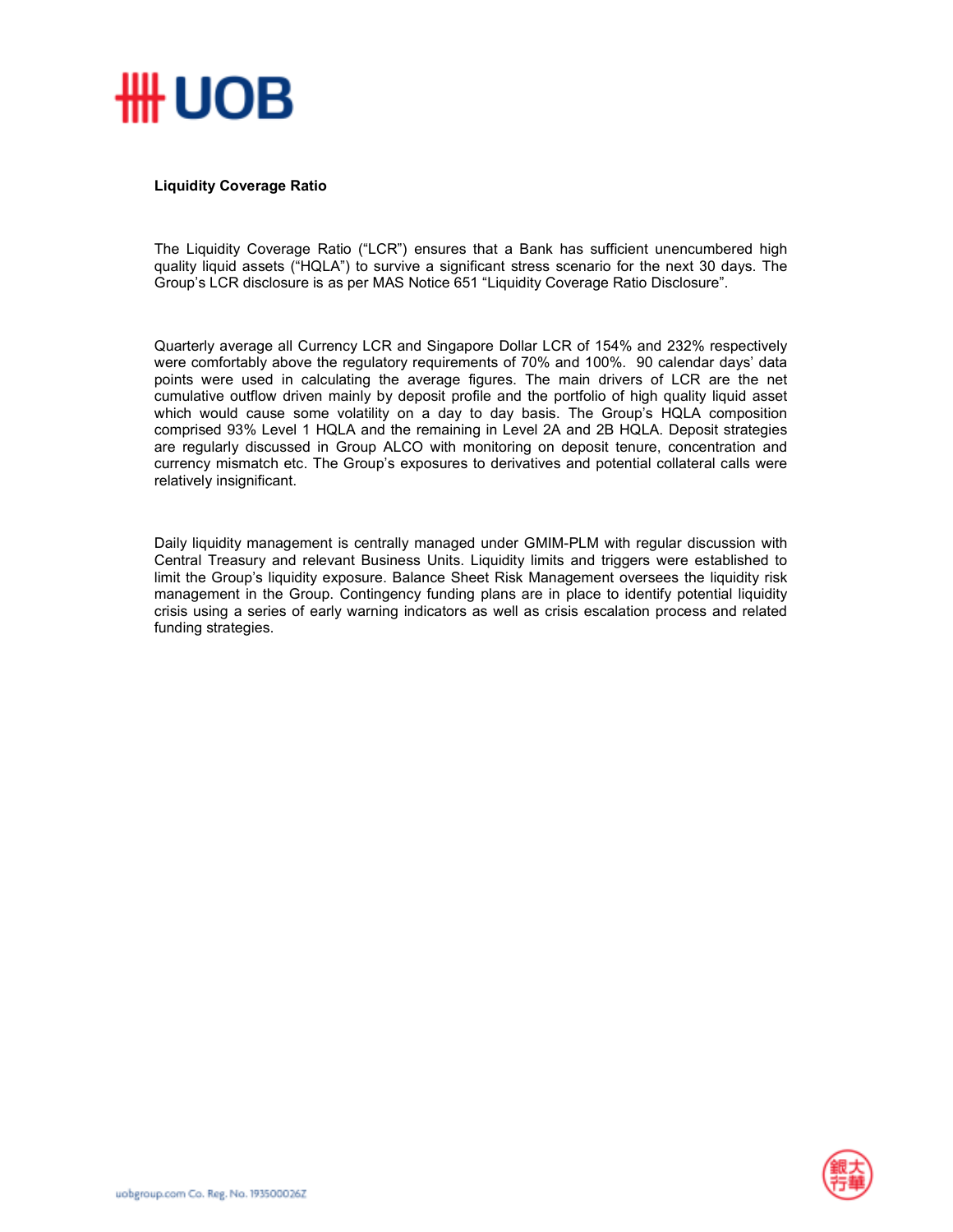

## **GROUP ALL CURRENCY LCR for 1Q2017**

|                |                                                                                            | <b>Total Unweighted Value</b> | <b>Total Weighted Value</b> |  |  |
|----------------|--------------------------------------------------------------------------------------------|-------------------------------|-----------------------------|--|--|
|                | (In SGD'm)                                                                                 | Average                       | Average                     |  |  |
|                | <b>HIGH-QUALITY LIQUID ASSETS</b>                                                          |                               |                             |  |  |
| $\vert$ 1      | Total high-quality liquid assests (HQLA)                                                   |                               | 43,409                      |  |  |
|                | <b>CASH OUTFLOWS</b>                                                                       |                               |                             |  |  |
| $\overline{2}$ | Retail deposits and deposits from small business<br>customers, of which:                   | 103,663                       | 9,117                       |  |  |
| 3              | Stable deposits                                                                            | 20,804                        | 1,040                       |  |  |
| 4              | Less stable deposits                                                                       | 82,859                        | 8,077                       |  |  |
| $\overline{5}$ | Unsecured wholesale funding, of which:                                                     | 96,942                        | 50,659                      |  |  |
| 6              | Operational deposits (all counterparties) and deposits in<br>networks of cooperative banks | 16,021                        | 3,801                       |  |  |
| 7              | Non-operational deposits (all counterparties)                                              | 75,874                        | 41,810                      |  |  |
| $\bf 8$        | Unsecured debt                                                                             | 5,047                         | 5,047                       |  |  |
| 9              | Secured wholesale funding                                                                  |                               | 16                          |  |  |
| $10$           | Additional requirements, of which:                                                         | 31,450                        | 6,320                       |  |  |
| 11             | Outflows related to derivative exposures and other<br>collateral requirements              | 3,282                         | 2,693                       |  |  |
| 12             | Outflows related to loss of funding on debt products                                       |                               |                             |  |  |
| 13             | Credit and liquidity facilities                                                            | 28,168                        | 3,627                       |  |  |
| 14             | Other contractual funding obligations                                                      | 3,492                         | 3,492                       |  |  |
| 15             | Other contingent funding obligations                                                       | 13,952                        | 603                         |  |  |
| 16             | <b>TOTAL CASH OUTFLOWS</b>                                                                 |                               | 70,207                      |  |  |
|                | <b>CASH INFLOWS</b>                                                                        |                               |                             |  |  |
| 17             | Secured lending (eg reverse repos)                                                         | 7,032                         | 3,329                       |  |  |
| 18             | Inflows from fully performing exposures                                                    | 46,114                        | 34,079                      |  |  |
| 19             | Other cash inflows                                                                         | 5,062                         | 4,309                       |  |  |
| 20             | <b>TOTAL CASH INFLOWS</b>                                                                  | 58,208                        | 41,717                      |  |  |
|                |                                                                                            |                               | <b>Total Adjusted Value</b> |  |  |

|    |                                | i otal Adjusted Value |
|----|--------------------------------|-----------------------|
| 21 | <b>ITOTAL HQLA</b>             | 43.409                |
| 22 | <b>TOTAL NET CASH OUTFLOWS</b> | 28.491                |
| 23 | LIQUIDITY COVERAGE RATIO (%)   | 154                   |